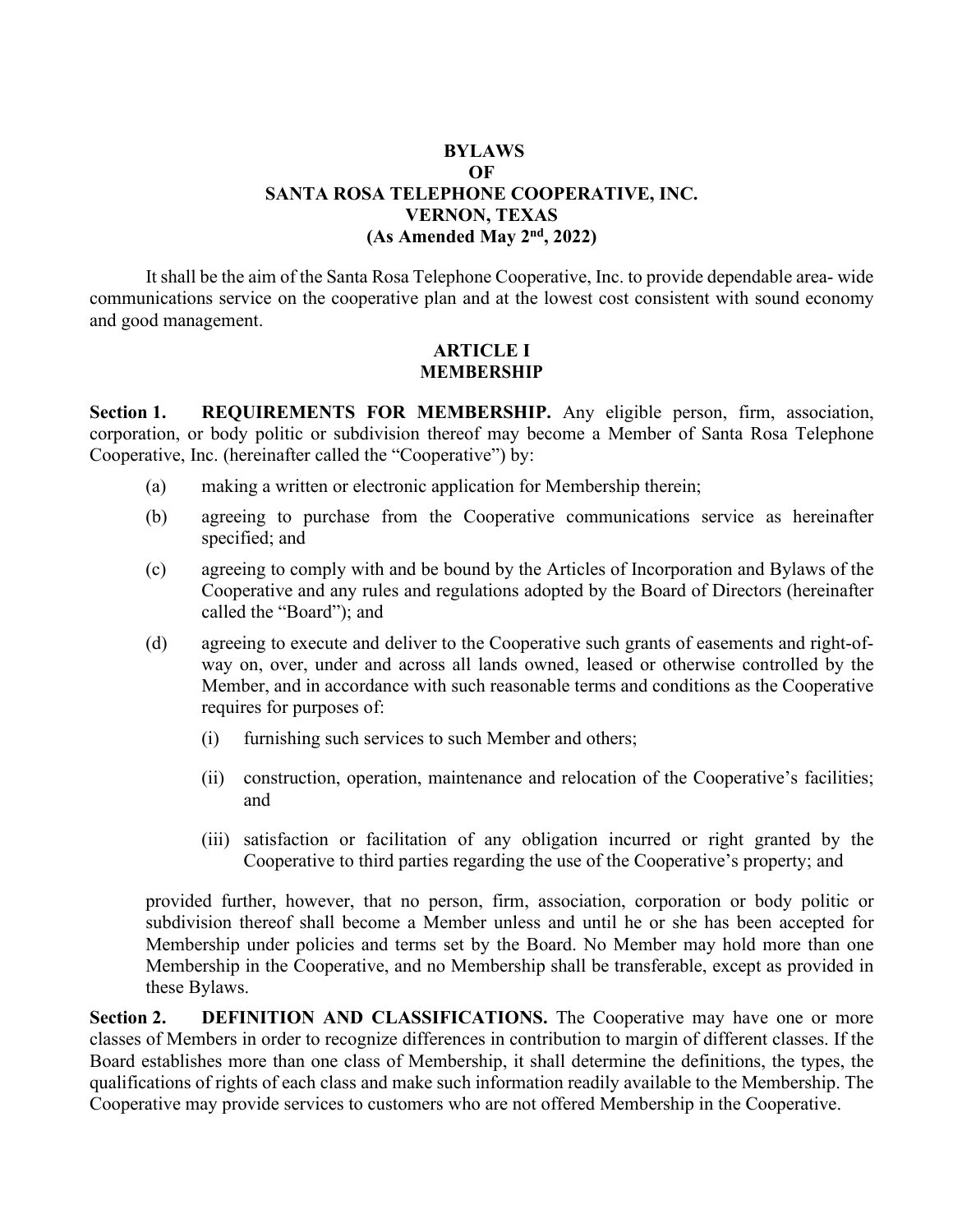Individual Memberships will be freely transferable on the books of the Cooperative between any persons in the same household or entity upon request in writing. Thus, the term "Member" as used in these Bylaws shall refer to an individual or an entity, but can, on a grandfathered basis, be deemed to include a husband and wife still holding a joint Membership and any provisions relating to the rights and liabilities of Membership shall apply equally with respect to the holders of a joint membership. Without limiting the generality of the foregoing, the effect of the hereinafter specified actions by or in respect of the holders of a grandfathered joint Membership shall be as follows:

- (a) The presence at a meeting of either or both shall be regarded as the presence of one Member and shall constitute a joint waiver of notice of the meeting;
- (b) The vote of either separately or both jointly shall constitute one joint vote;
- (c) A waiver of notice signed by either or both shall constitute a joint waiver;
- (d) Notice to either shall constitute notice to both;
- (e) Expulsion of either shall terminate the joint Membership;
- (f) Withdrawal of either shall terminate the joint Membership;
- (g) Either, but not both, may be elected or appointed as an officer or Board Member if individually qualified;
- (h) Upon the death of either spouse who is a party to the joint Membership, such Membership shall be converted to an individual Membership. However, the estate of the deceased shall not be released from any debts due the Cooperative.

**Section 3. ORGANIZATIONAL MEMBERSHIPS.** A non-natural person or organization may apply or continue Membership in the Cooperative pursuant to the requirements for Membership specified in Section 1 of this Article. Any such non-natural person accepted, or continuing Membership, must designate to the Cooperative an individual to represent its voting interests in any meeting of Members or any otherwise needed representation of that Membership interests.

**Section 4. PURCHASE OF COMMUNICATIONS SERVICE.** Each Member shall, as soon as communications service is available, take communications service from the Cooperative to be used on the premises specified in his or her application for Membership, and shall pay therefor monthly at rates which shall be fixed by the Board. It is expressly understood that amounts paid for communications service in excess of the cost of service are furnished by Members as capital and each Member shall be credited with the capital so furnished as provided in these Bylaws.

The Board shall determine, within the limits set by law, what constitutes communications service for the purposes of any class of Membership at the Cooperative. In particular, the Board may determine that amounts paid by purchasers of non-regulated communications services directly from the Cooperative or from a subsidiary of the Cooperative may or may not be cooperative patronage which qualifies for credit as provided in these Bylaws.

## **Section 5. TERMINATION OF MEMBERSHIP.**

(a) Any Member may withdraw from Membership upon compliance with such uniform terms and conditions as the Board may prescribe. The Board may, by the affirmative vote of not less than two-thirds (2/3) of all the Directors, expel any Member who fails to comply with any of the provisions of the Articles of Incorporation, Bylaws, or any rules or regulations adopted by the Board. Any expelled Member may be reinstated by vote of the Board or by the vote of the Members at any annual or special meeting. The Membership of a Member who has not permitted the installation of service within thirty (30) days after he or she has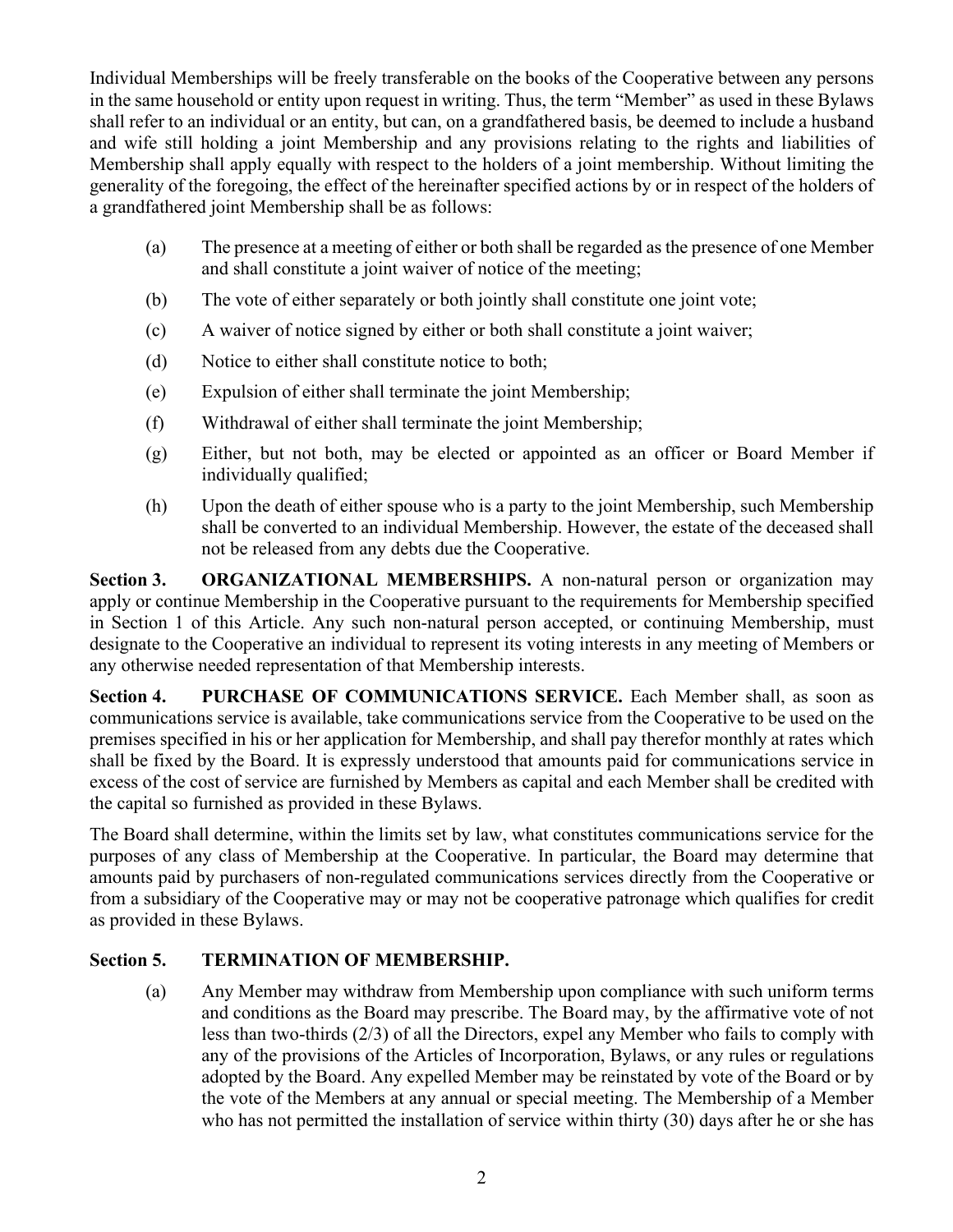been notified service is available to him/her or of a Member who has ceased to purchase communications service from the Cooperative, may be cancelled by resolution of the Board.

(b) Upon the withdrawal, death, cessation of existence or expulsion of a Member, the Membership of such Member shall thereupon terminate, and the Membership certificate of such Member shall be surrendered forthwith to the Cooperative. Termination of Membership in any manner shall not release a Member of his estate from any debts due the Cooperative.

### **ARTICLE II**

# **RIGHTS AND LIABILITIES OF MEMBERS**

**Section 1. PROPERTY INTEREST OF MEMBERS.** Upon dissolution, after (a) all debts and liabilities of the Cooperative shall have been paid, and (b) all capital furnished through patronage shall have been retired as provided in these Bylaws, the remaining property and assets of the Cooperative shall be distributed among the Members in an equitable manner as determined by the Board. The remaining property to be distributed may include ownership interests in any subsidiaries or affiliates of the Cooperative. The Board's determination of a plan of distribution of assets shall be final and binding on all of the Members of the Cooperative.

**Section 2. NON-LIABILITY FOR DEBTS OF THE COOPERATIVE.** The private property of the Members shall be exempt from execution or other liability for the debts of the Cooperative and no Member shall be responsible for any debts or liabilities of the Cooperative.

### **ARTICLE III MEETING OF MEMBERS**

**Section 1. ANNUAL MEETING.** The annual meeting of the Members shall be held at least once each year, at a place and time determined by the Board as shall be designated in the notice of the meeting, for the purpose of electing Directors, passing upon reports for the previous fiscal year and transacting such other business as may come before the meeting. It shall be the responsibility of the Board to make adequate plans and preparations for the Annual Meeting. If the day fixed for the Annual Meeting shall fall on a Sunday or legal holiday, such meeting shall be held on the next succeeding business day. Failure to hold the Annual Meeting at the designated time shall not work a forfeiture or dissolution of the Cooperative.

**Section 2. SPECIAL MEETINGS.** Special meetings of the Members may be called by resolution of the Board, or upon a written request signed by any three (3) Directors, by the President, or by not less than two hundred (200) Members or ten percent (10%) of all the Members, whichever shall be the lesser, and it shall thereupon be the duty of the Secretary to cause notice of such meeting to be given as hereinafter provided. Special meetings of the Members may be held at any place within the County of Wilbarger, State of Texas, specified in the notice of the special meetings.

**Section 3. NOTICE OF MEMBERS' MEETINGS.** Written notice stating the place, day and hour of the meeting and, in case of a special meeting or an annual meeting at which business requiring special notice is to be transacted, the purpose or purposes for which the meeting is called, shall be delivered not less than ten (10) days nor more than twenty-five (25) days before the date of the meeting, either personally or by mail, or electronic transmission by or at the direction of the Secretary, or upon a default in duty by the Secretary, by the persons calling the meeting, to each Member. If mailed, such notice shall be deemed to be delivered when deposited in the United States Mail, addressed to the Member at his or her address as it appears on the records of the Cooperative, with postage thereon prepaid. The failure of any Member to receive notice of an annual or special meeting of the Members shall not invalidate any action which may be taken by the Members at any such meeting.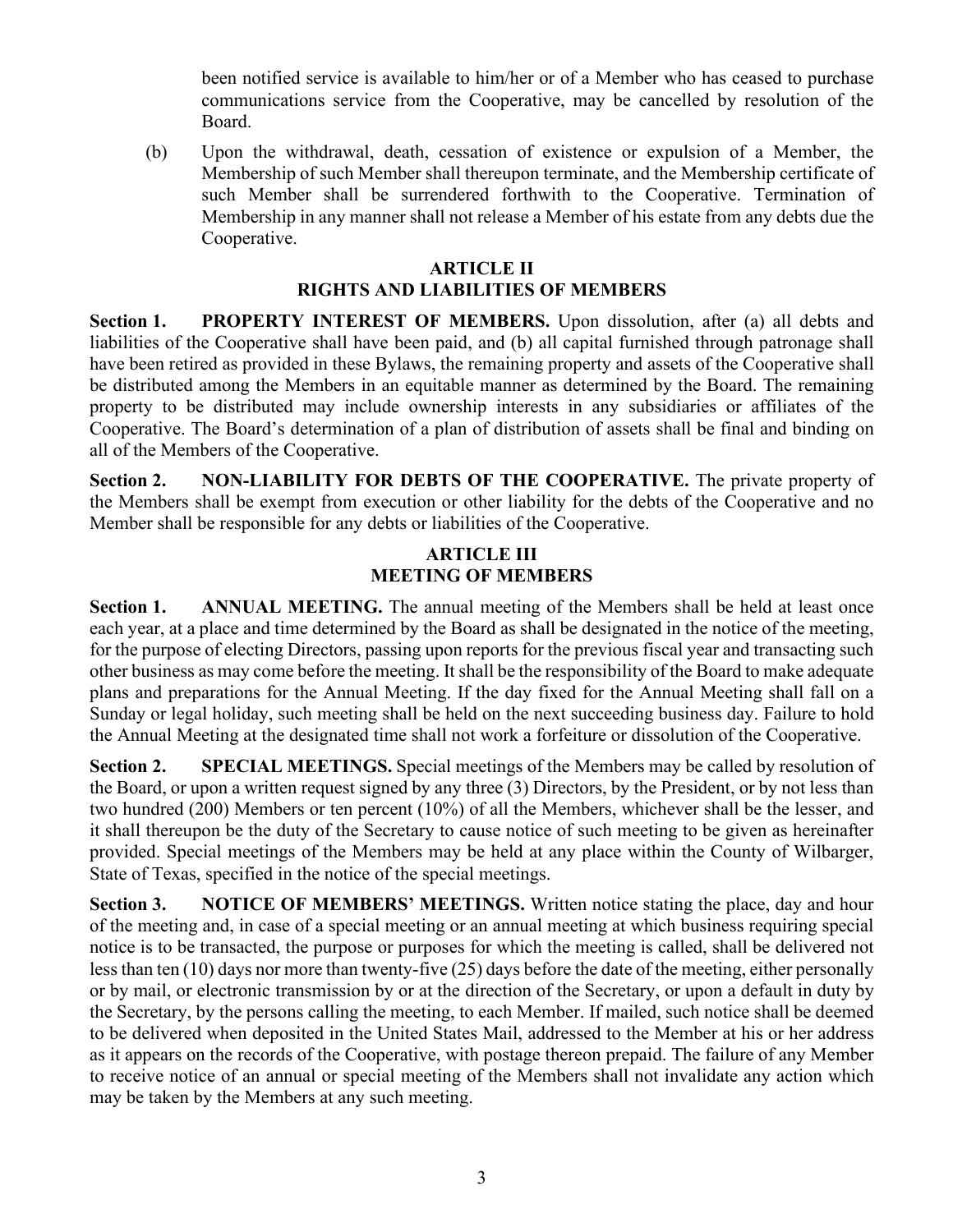**Section 4. •• QUORUM.** Business may not be transacted at any meeting of the Members unless there are present in person at least fifty (50) Members or one percent (1 %) of the then total Members of the Cooperative, whichever is lesser, except that, if less than a quorum is present at any meeting, a majority of those present may adjourn the meeting to another time and date, provided that the secretary shall notify any absent Members of the time, date, and place of such adjourned meeting by delivering notice thereof as provided in Section 3. At all meetings of the Members, whether a quorum be present or not, the secretary shall affix to the meeting minutes, or incorporate therein by reference, the number of those Members who were registered as present.

**Section 5. VOTING.** Each Member entitled to vote on a matter shall be entitled to only one (1) vote upon each matter submitted to a vote at a meeting of the Members. All questions shall be decided by a vote of a majority of the Members voting thereon in person or by ballot except as otherwise provided by law, the Articles of Incorporation or these Bylaws. Multiple choice issues or determinations shall be decided by a plurality vote. Cumulative voting is not permitted.

At its discretion, the Board may authorize mail and/or electronic voting for elections and develop, by policy, methods of validation of ballots prior to the distribution of ballots in any given election cycle. Any mail or electronic balloting requirements and policies shall be developed and approved by the Board of Directors. Any vote may be taken viva voce or by show of hands unless someone entitled to vote objects, in which case written ballots shall be used.

**Section 6. ORDER OF BUSINESS.** The order of business at the Annual Meeting of the Members and, so far as possible, at all other meetings of the Members, shall be essentially as follows, except as otherwise determined by the Members at such meeting:

- (a) Report on the number of Members present in person in order to determine the existence of a quorum.
- (b) Reading of the notice of the meeting and proof of the due publication or mailing thereof, or the waiver or waivers of notice of the meeting, as the case may be.
- (c) Reading of unapproved minutes of previous meetings of the Members and the taking of necessary action thereon.
- (d) Presentation and consideration of reports of officers, Directors and committees.
- (e) Election of Directors.
- (f) Unfinished business.
- (g) New business.
- (h) Adjournment.

## **ARTICLE IV DIRECTORS**

**Section 1. GENERAL POWERS.** The business and affairs of the Cooperative shall be managed by a board of not more than seven (7) directors, which number shall be set from time-to-time by the Board. The Board shall exercise all of the powers of the Cooperative except such as are by law, the articles of incorporation or these Bylaws conferred upon or reserved to the Members.

## **Section 2. ELECTION AND TENURE OF OFFICE.**

(a) Election. The Members of the Board of Directors shall be elected to three (3) year terms by secret ballot, voice vote, show of hands, or acclamation at each Annual Meeting by and from the Membership.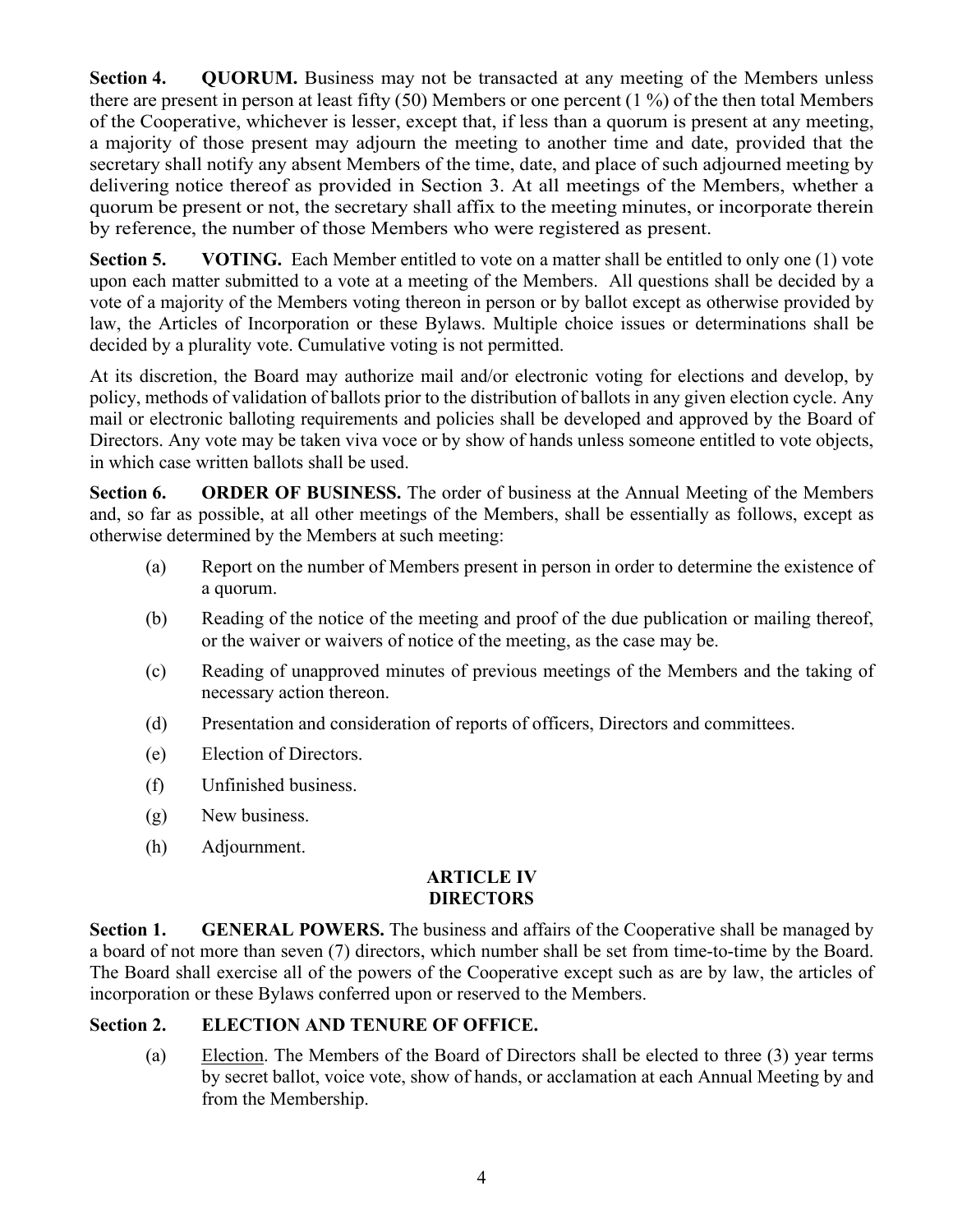- (b) Candidates for Election. The Board of Directors shall divide the Membership served by the cooperative into as many alphabetical zones as the Board of Directors shall deem appropriate, taking into consideration the Membership of each alphabetical zone being as equal as possible. One director shall be elected for each of said alphabetical zones. However, at no time shall the Board of Directors consist of two or more Members of the cooperative who reside in or receive services from the same exchange area served by the cooperative. An exchange area served by the cooperative is defined as a unit established by the cooperative for the administration of telecommunications service in a specified area for which a separate local rate schedule is provided.
- (c) Terms. Directors shall be elected to three (3) year terms, to serve until their successors are duly elected and shall have qualified.
- (d) Director Classes. Directors shall be divided into three (3) classes such that approximately one-third (1/3) of the board is up for election each year.
- (e) Plurality. Directors may be elected by plurality vote of the Members

**Section 3. QUALIFICATIONS.** Any Member who is a natural person shall be eligible to become or remain a Director provided that he/she:

- (a) Is a Member in good standing and has his or her primary residence in the area served by the Cooperative.
- (b) Is not an employee of the Cooperative or in any way financially interested in a competing enterprise or a business engaged in selling communications services, communications supplies, or maintaining communications facilities. However, the Board may grant exceptions for "de minimis" competing enterprises.
- (c) Is not a former employee of the Cooperative; provided, however, any former employee of the Cooperative whose employment with the Cooperative has been terminated for a period of no less than four (4) years is eligible to become a Director.
- (d) Has not, while a Director, and during the ten (10) years immediately before becoming a Director, been convicted of, or plead guilty to, a felony, two (2) misdemeanors (excluding minor traffic violations), or any offense involving moral turpitude.
- (e) Is not closely related to an incumbent Director or an employee of the Cooperative. As used in these Bylaws, "closely related" means a person who is related to the principal person by consanguinity or affinity, to the second degree or less—that is, a person who is either a spouse, child, grandparent, parent, brother, sister, aunt, uncle, nephew or niece, by blood or in law, of the principal. However, no incumbent Director shall lose eligibility to remain or be reelected as a Director if he or she becomes a close relative of another incumbent Director or of a Cooperative employee because of a marriage to which he or she was not a party; neither shall an employee lose eligibility to continue in the employment of the Cooperative if he or she becomes a close relative of a Director because of a marriage to which he or she was not a party.
- (f) Is, in the reasonable determination of the other Board members, mentally or physically incapacitated and as a result of such incapacity unable to effectively serve as a member of the Board of Directors.
- (g) To remain a Director, the incumbent must:
	- (i) Attend at least two-thirds (2/3) of the regular monthly board meetings during each twelve (12) month period, beginning with the month of his/her election, unless the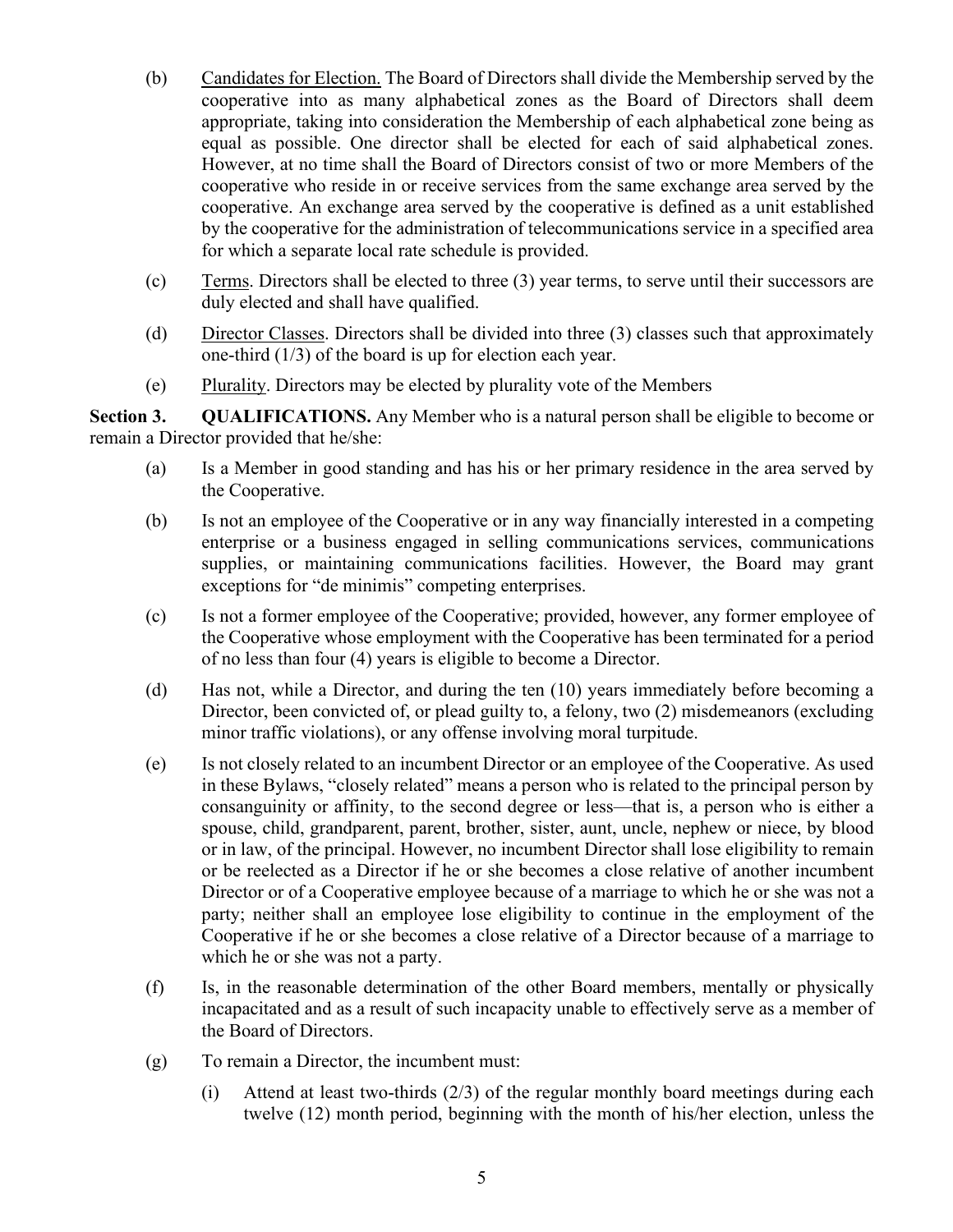remainder of the board excuses such violation because of medical or personal emergency reasons; and

- (ii) Attend during each three (3) -year term, at least three (3) board-approved national, state or regional meetings, workshops and/or seminars related or pertaining to the continuing education, training, or industry-informational updating, unless the remainder of the board excuses such violation because of medical or personal emergency reasons.
- (h) Upon establishment of the fact that a Director nominee, or incumbent Director, is in violation of any of the provisions of this section, then that nomination or incumbent office shall be deemed vacant, and the Board shall take the necessary action to remove such nominee from the election or the incumbent from office.
- (i) Nothing in this section shall affect in any manner whatsoever, the validity of any action taken at any meeting of the Board.

**Section 4. NOTICE OF CANDIDACY.** Any Member desiring to be a candidate for election as a director from an alphabetical zone shall file with the Secretary of the cooperative a written notice, on a form provided by the Secretary, of his or her candidacy and intention to stand for election to the Office of Director of an alphabetical zone. In addition, each candidate must submit, with his or her notice to stand for election, a petition signed by at least twenty Members of the alphabetical zone the candidate is seeking to represent who support his or her proposed candidacy. The filing period shall be held on the first consecutive Monday, Tuesday and Wednesday of the month of December. Any incumbent director seeking re-election must file for said re-election during the filing period. No supporting petition is necessary for an incumbent director seeking re-election.

At conclusion of the filing period, the cooperative shall prepare and post at the principal office of the cooperative at least 30 days before the annual meeting, a list of candidates for the ballot for each director position up for election. Only person's names who are on the ballot shall be eligible for election at the following annual meeting.

The candidates for director for each alphabetical zone shall be voted upon only by the Member of that alphabetical zone.

In any year in which any of the nominees, as determined by this section, do not have formal challenges for the position after the posted deadline for nominating petitions and prior to the date for distribution of ballots, the Secretary may certify to the Board of Directors that the election for that zone for that year is uncontested. In the event the Secretary certifies that the election is uncontested, the Board of Directors may, for that zone, declare the election uncontested and suspend distribution of ballots for that particular zone. Such certification shall be announced at the Annual Meeting and the nominated director for that zone shall be elected by acclimation.

**Section 5. REMOVAL OF DIRECTORS BY MEMBERS.** Any Member may bring charges against a Director and, by filing with the Secretary such charges in writing, together with a petition signed by at least ten percent of the Members, or two hundred Members, whichever is the lesser, may request the removal of such Director by reason thereof. Such Director shall be informed in writing of the charges at least ten days prior to the meeting of the Members at which the charges are to be considered and shall have an opportunity at the meeting to be heard in person or by counsel and to present evidence in respect of the charges; and the person or persons bringing the charges against him shall have the same opportunity. The question of the removal of such Director shall be considered and voted upon at the meeting of the Members.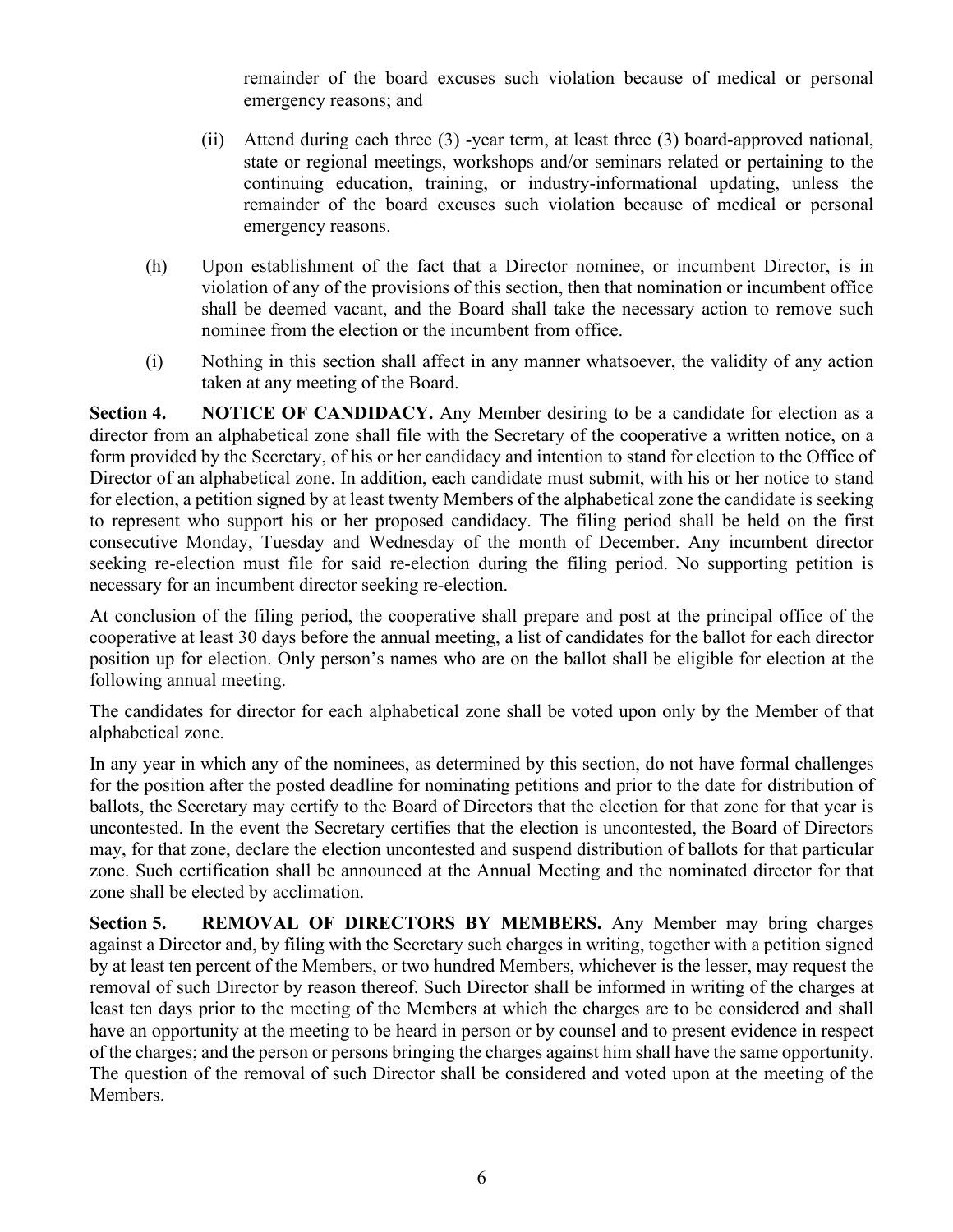**Section 6. VACANCIES.** A vacancy occurring in the Board shall be filled by the affirmative vote of a majority of the remaining Directors for the unexpired portion of the term, provided however, that in the event the vacancy is not filled by the Board within sixty (60) days after the vacancy occurs, the Members shall have the right to fill such vacancy at a meeting of the Members without compliance with time foregoing provisions in respect of nominations.

**Section 7. CATASTROPHIC LOSS OF BOARD MEMBERS.** The loss of four (4) or more Board Members arising from an event of natural or human origin shall be deemed a catastrophic loss of Board Members. In the event of a catastrophic loss of Board Members, the remaining Board Members shall appoint, within one hundred twenty (120) days, individuals qualified, pursuant to the qualifications, set out in these Bylaws, to serve as Board Members for each of the zones which suffered the loss of a Board Member, keeping in mind the principle of equitable geographic representation. Board Members so appointed shall serve until the next annual meeting of the Membership, at which time all Board positions appointed under this Section shall stand for election. In the event of a catastrophic loss wherein two (2) or less Board Members remain, the remaining Board Member(s), or if no Board remains, the highest ranking Cooperative staff member, shall call a special meeting of the Membership within ninety (90) days of the occurrence of the vacancy to elect the applicable number of Board Members to fill the vacant positions in accordance with all provisions of these Bylaws wherein these specially elected Board Member(s) shall serve until the next regularly scheduled annual meeting of the Membership at which time all such appointed positions shall stand for election.

**Section 8. QUORUM DURING CATASTROPHE.** In the event of a catastrophic loss as defined in Section 7, the traditional quorum requirements are waived pending the appointment of new Board Members, in order to allow the remaining Board Members to meet and conduct business. All actions of the Board during this time period shall stand for ratification at the next Board meeting wherein a traditional quorum is present.

**Section 9. COMPENSATION.** Directors shall not receive any salary for their services as Directors, except that by resolution of the Board. A fixed sum and reasonable expenses of attendance, if any, may be allowed for each day or portion thereof spent on Cooperative business, including the business of the Cooperative's subsidiaries, such as attendance at meetings, conferences and training programs, or performing committee assignments when authorized by the Board. No Director shall receive compensation (salary) for serving the Cooperative in any other capacity.

If authorized by the Board, the Board Members may also be reimbursed for expenses actually and necessarily incurred in carrying out such Cooperative business or granted a reasonable per diem allowance by the Board in lieu of detailed accounting for some of these expenses.

### **ARTICLE V MEETINGS OF DIRECTORS**

**Section 1. REGULAR MEETINGS.** A regular meeting of the Board may be held without notice, immediately after the annual meeting of the Members. A regular meeting of the Board shall also be held monthly at such time and place as the Board may provide by resolution. Such regular monthly meeting may be held without notice other than such resolution fixing the time and place thereof.

**Section 2. SPECIAL MEETINGS.** Special meetings of the Board may be called by the President or by any four Directors, and it shall thereupon be the duty of the Secretary to cause notice of such meeting to be given as hereinafter provided. The President or the Directors calling the meeting shall fix the time and place for the holding of the meeting.

**Section 3. NOTICE OF DIRECTORS' MEETINGS.** Written notice of the time, place and purpose of any special meeting of the Board shall be delivered to each Director not less than five (5) days previous thereto either personally, by mail, electronic facsimile transmission, or by e- mail, by or at the direction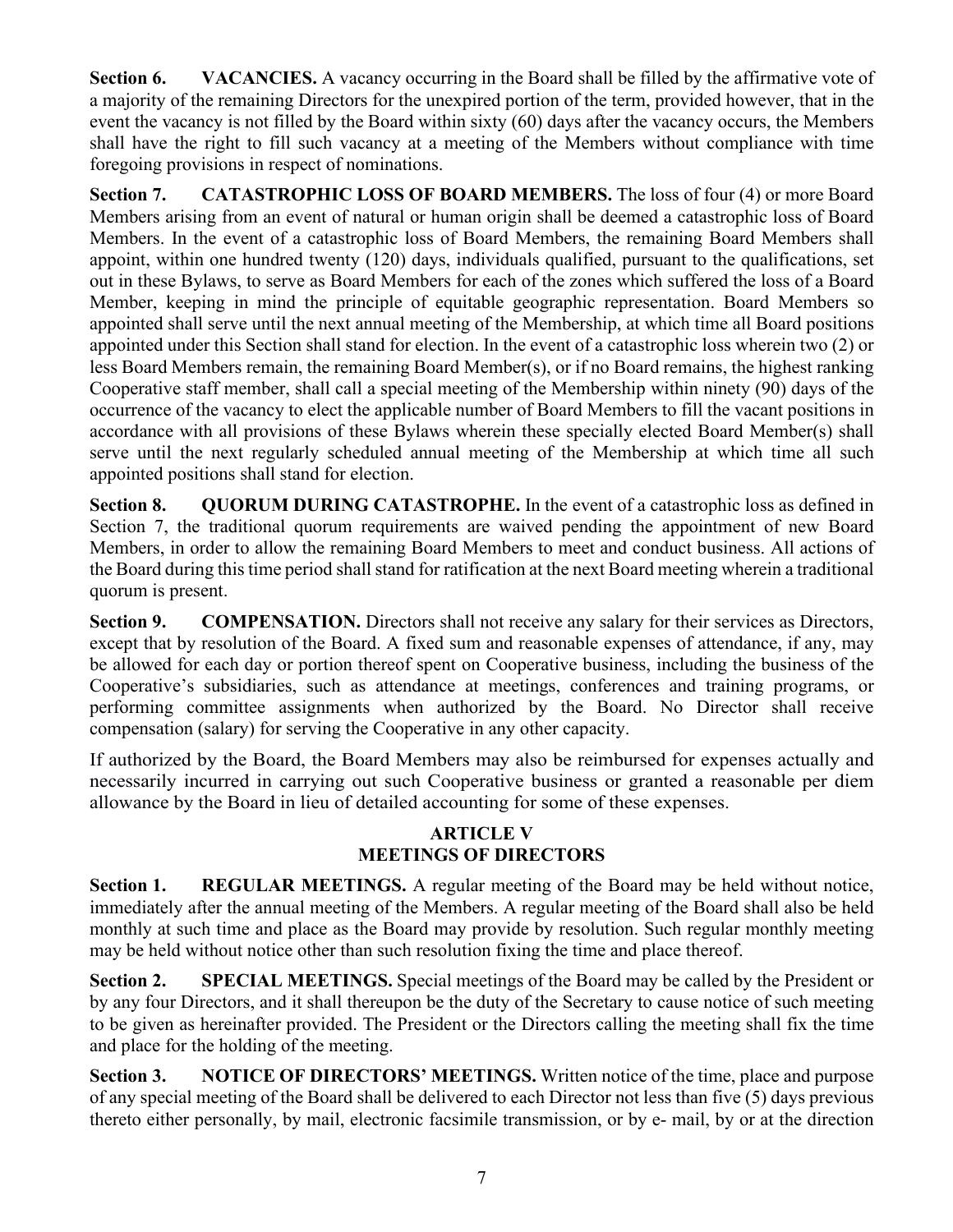of the Secretary, or upon a default in duty by the Secretary, by the President or the Directors calling the meeting. If mailed, such notice shall be deemed to be delivered when deposited in the United States mail addressed to the Director at his or her address as it appears on the records of the Coop, with first-class postage thereon prepaid.

**Section 4. QUORUM.** A majority of the Board shall constitute a quorum, provided, that if less than such majority of the Directors is present at said meeting, a majority of the Directors present may adjourn the meeting; and provided further, that the Secretary shall notify any absent Director of the time and place of such adjourned meeting. The act of a majority of the Directors present at a meeting at which a quorum is present shall be the act of the Board.

#### **ARTICLE VI OFFICERS**

**Section 1. NUMBER.** The officers of the Cooperative shall be a President, Vice President, Secretary, Treasurer, and such other officers as may be determined by the Board. The offices of Secretary and of Treasurer may be held by the same person.

**Section 2. ELECTION AND TERM OF OFFICE.** The officers shall be elected by ballot, or voice vote, at the discretion of the Board, annually by and from the Board at the meeting of the Board held immediately after the annual meeting of the Members. If the election of officers shall not be held at such meeting, such election shall be held as soon thereafter as conveniently may be. Each officer shall hold office until the first meeting of the Board following the next succeeding annual meeting of the Members or until his or her successor shall have been elected and shall have qualified. Except as otherwise provided in these Bylaws, the vacancy in any office shall be filled by the Board for the unexpired portion of the term. No Director serving as an officer shall serve for a longer period of time than three (3) years running in sequence, but can serve once again if elected, after some other Director serves three (3) years in the same office.

**Section 3. REMOVAL OF OFFICERS AND AGENTS BY DIRECTORS.** Any officer or agent elected or appointed by the Board may be removed by the Board whenever in its judgment the best interests of the Cooperative will be served thereby. In addition, any Member of the Cooperative may bring charges against any officer, and by filing with the Secretary such charges in writing, together with a petition signed by ten percent of the Members, or two hundred Members, whichever is the lesser, may request the removal of such officer. The officer against whom such charges have been brought shall be informed in writing of the charges at least ten days prior to the Board meeting at which the charges are to be considered and shall have an opportunity at the meeting to be heard in person or by counsel and to present evidence in respect of the charges; and the person or persons bringing the charges against him shall have the same opportunity. In the event the Board does not remove such officer, the question of his or her removal shall be considered and voted upon at the next meeting of the Members.

## **Section 4. PRESIDENT.** The President shall:

- (a) be the principal executive officer of the Cooperative and, unless otherwise determined by the Members or the Board, shall preside at all meetings of the Members of the Board;
- (b) sign, with the Secretary, certificates of Membership, the issue of which shall have been authorized by the Board or the Members, and may sign any deeds, mortgages, deeds of trust, notes, bonds, contracts or other instruments authorized by the Board to be executed, except in cases in which the signing and execution thereof shall be expressly delegated by the Board or by these Bylaws to some other officer or agent of the Cooperative, or shall be required by law to be otherwise signed or executed; and,
- (c) in general, perform all duties incident to the office of President and such other duties as may be prescribed by the Board.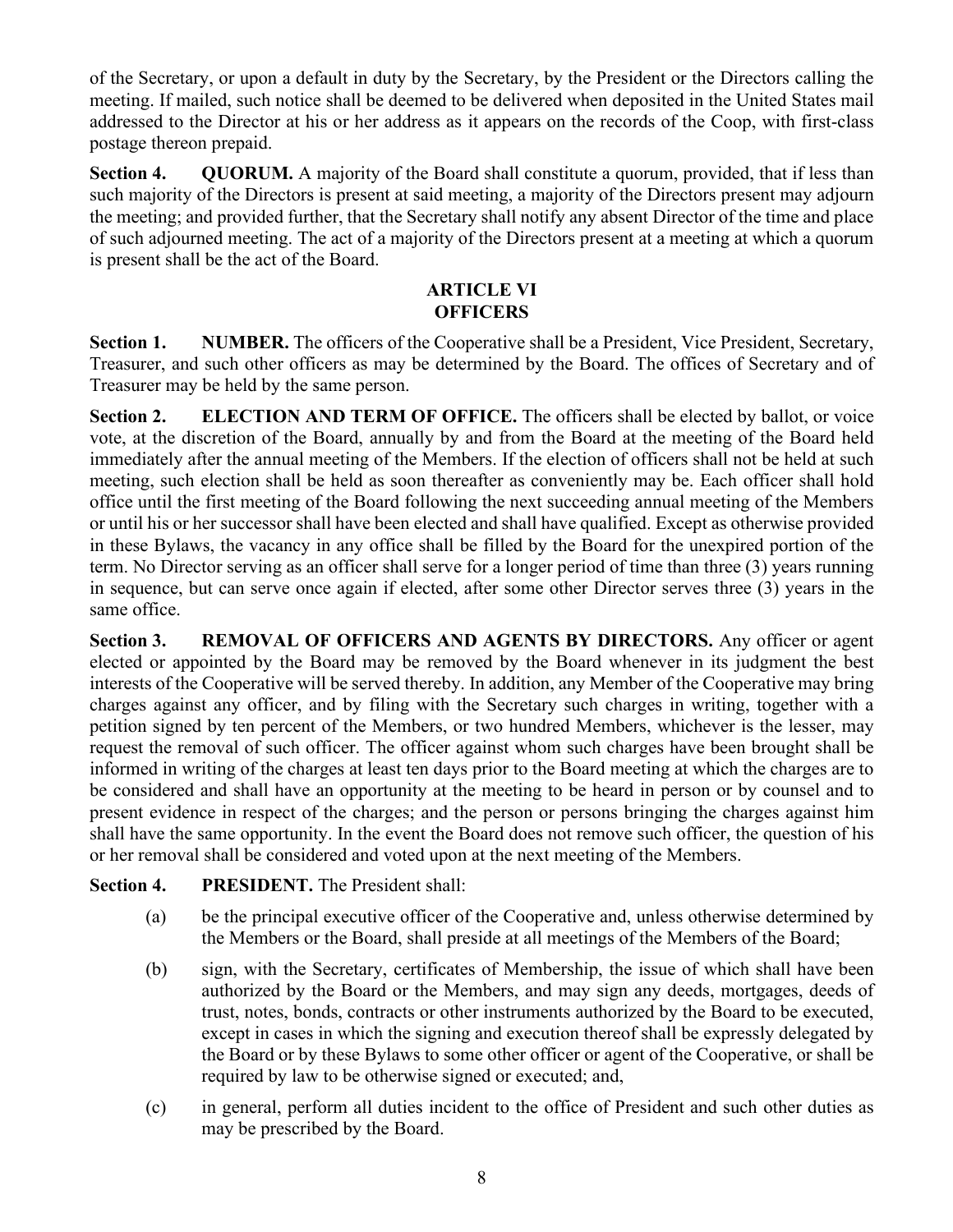**Section 5. VICE PRESIDENT.** In the absence of the President, or in the event of his or her inability or refusal to act, the Vice President shall perform the duties of the President, and when so acting, shall have all the powers of and be subject to all the restrictions upon the President. The Vice President shall also perform such other duties as may be assigned to him by the Board.

**Section 6. SECRETARY.** The Secretary shall:

- (a) Keep the minutes of the meetings of the Members and of the Board in one or more books provided for that purpose.
- (b) see that all notices are duly given in accordance with these Bylaws or as required by laws;
- (c) be custodian of the corporate records and of the seal of the Cooperative and affix the seal of the Cooperative to all certificates of Membership prior to the issue thereof and to all documents, the execution of which on behalf of the Cooperative under its seal is duly authorized in accordance with the provisions of these Bylaws:
- (d) keep a register of the names and post office addresses of all Members;
- (e) sign, with the President, certificates of Membership, the issue of which shall have been authorized by the Board or the Members;
- (f) have general charge of the books of the Cooperative;
- (g) keep on file at all times a complete copy of the Articles of Incorporation and Bylaws of the Cooperative containing all amendments thereto (which copy shall always be open to the inspection of any Member) and at the expense of the Cooperative, forward a copy of the Bylaws and of all amendments thereto to each Member;
- (h) in general, perform all duties incident to the Office of Secretary and such other duties as may be assigned by the Board.

The Secretary shall also have the authority, with the approval of the Board, to delegate to a Member of management the authority to appoint employees of the Cooperative to actually carry out certain administrative duties set forth in this section.

# **Section 7. TREASURER.** The Treasurer shall:

- (a) have charge and custody of and be responsible for all funds and securities of the Cooperative:
- (b) be responsible for the receipt of and the issuance of receipts for all monies due and payable to the Cooperative and for the deposit of all such monies in the name of the Cooperative in such bank or banks as shall be selected in accordance with the provisions of these Bylaws; and,
- (c) in general, perform all the duties incident to the office of Treasurer and such other duties as may be assigned to him by the Board.

The Treasurer shall also have the authority, with the approval of the Board, to delegate to a Member of management the authority to appoint employees of the Cooperative to actually carry out certain administrative duties set forth in this section.

**Section 8. MANAGER.** The Board may appoint a manager who may be, but who shall not be required to be, a Member of the Cooperative. The Manager shall perform such duties, shall carry such titles, and shall exercise such authority as the Board may vest in him.

**Section 9. BONDS OF OFFICERS.** The Treasurer and any other officer or agent of the Cooperative charged with responsibility for the custody of any of its funds or property may be required by a vote of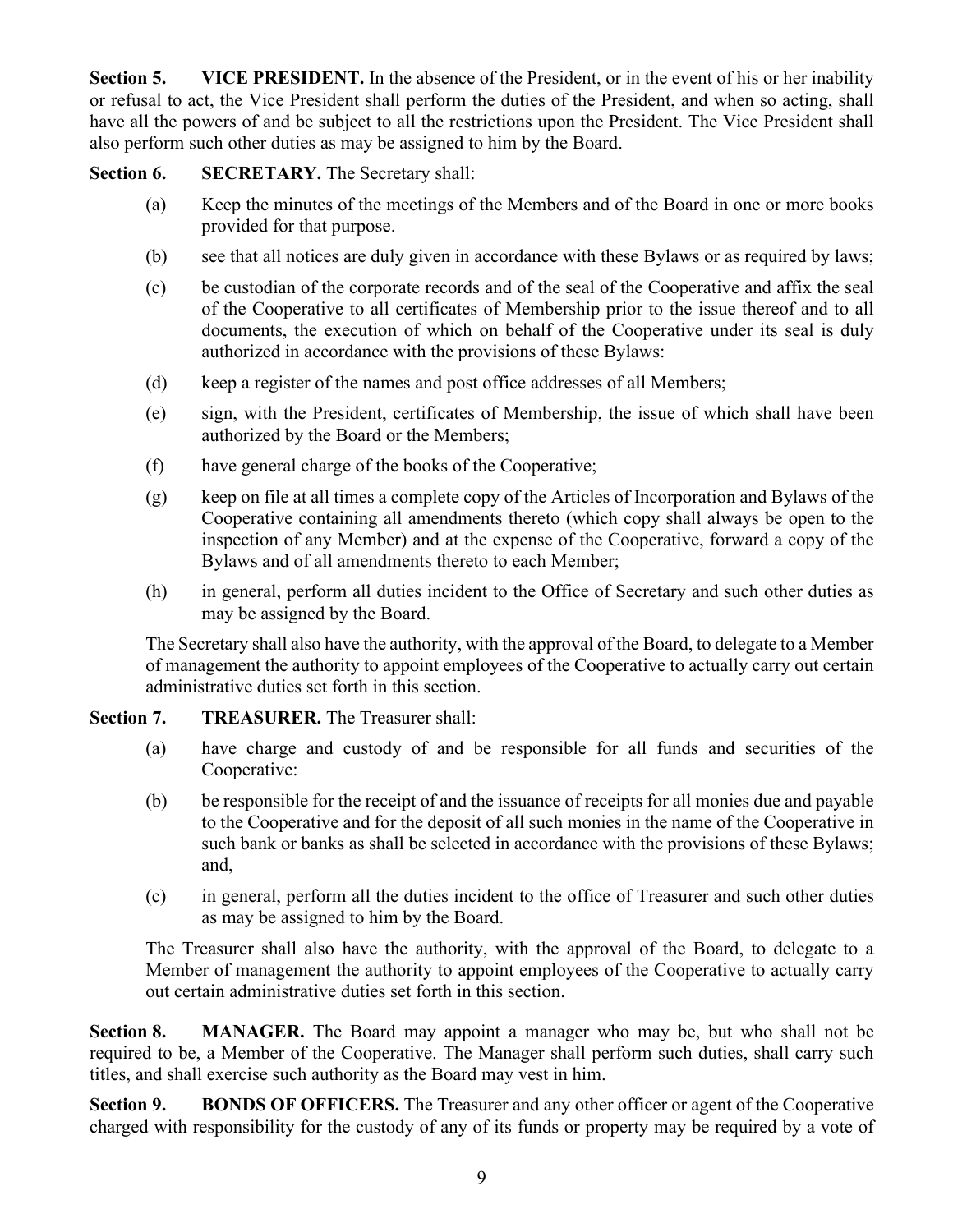the Board of Directors give bond in such sum and with such surety as the Board shall determine. The Board in its discretion may also require any other officer, agent or employee of the Cooperative to give bond in such amount and with such surety as it shall determine. Such bonds, if any, shall be obtained at the expense of the Cooperative.

**Section 10. COMPENSATION.** The powers, duties and compensation of officers, agents and employees shall be fixed by the Board, subject to the provisions of these Bylaws.

**Section 11. REPORTS.** The officers of the Cooperative shall submit at each annual meeting of the Members reports covering the business of the Cooperative for the previous fiscal year. Such reports shall set forth the condition of the Cooperative at the close of such fiscal year.

#### **ARTICLE VII NON-PROFIT OPERATION**

**Section 1. INTEREST OR DIVIDENDS ON CAPITAL PROHIBITED.** The Cooperative shall at all times be operated on a cooperative non-profit basis for the mutual benefit of its Members. No interest or dividends shall be paid or payable by the Cooperative on any capital furnished by the Members.

**Section 2. PATRONAGE CAPITAL IN CONNECTION WITH FURNISHING COMMUNICATIONS SERVICE.** In the furnishing of communications service, the Cooperative's operations shall be so conducted that all Members will through their patronage furnish capital for the Cooperative. In order to induce patronage and to assure that the Cooperative will operate on a non-profit basis, the Cooperative is obligated to account on a patronage basis to all its Members for all amounts received and receivable from the furnishing of communications service in excess of operating costs and expenses properly chargeable against the furnishing of communications service. All such amounts in excess of operating costs and expenses at the moment of receipt by the Cooperative are received with the understanding that they are furnished by the Members as capital. The Cooperative is obligated to pay by credits to a capital account for each Member all such amounts in excess of operating costs and expenses. The books and records of the Cooperative shall be set up and kept in such a manner that at the end of each fiscal year, the amount of capital, if any, so furnished by each Member is clearly reflected and credited in an appropriate record to the capital account of each patron, and the Cooperative shall within a reasonable time after the close of the fiscal year, notify each Member of the amount of capital so credited to his or her account. All such amounts credited to the capital account of any Member shall have the same status as though they had been paid to the Member in cash in pursuance of a legal obligation to do so and the Member had then furnished the Cooperative corresponding amounts for capital.

All other amounts received by the Cooperative in excess of costs and expenses shall, insofar as permitted by law, be (a) used to offset any losses incurred during the current or any prior fiscal year; (b) allocated as capital credits to Members on a patronage basis; or (c) used by the Cooperative as permanent, nonallocated capital.

In the event of dissolution or liquidation of the Cooperative, after all outstanding indebtedness of the Cooperative shall have been paid, outstanding capital credits shall be retired without priority on a pro-rata basis before any payments are made on account or property rights of Members. If, at any time prior to dissolution or liquidation, the Board shall determine that the financial condition of the Cooperative will not be impaired thereby, the capital then credited to Members' accounts both current and former Members may be retired in full or in part. Any such retirement capital shall be made at the discretion of the Board as to the method, priority and order of retirement. The Board may, at its discretion, discount capital credits retired earlier than the Cooperative's then normal rotation cycle.

The Cooperative, before retiring any capital credited to any patron's account, shall deduct therefrom any amount owing by such Member to the Cooperative, together with interest thereon at the Texas legal rate on judgments in effect when such amount became past due, compounded annually. Capital credited to the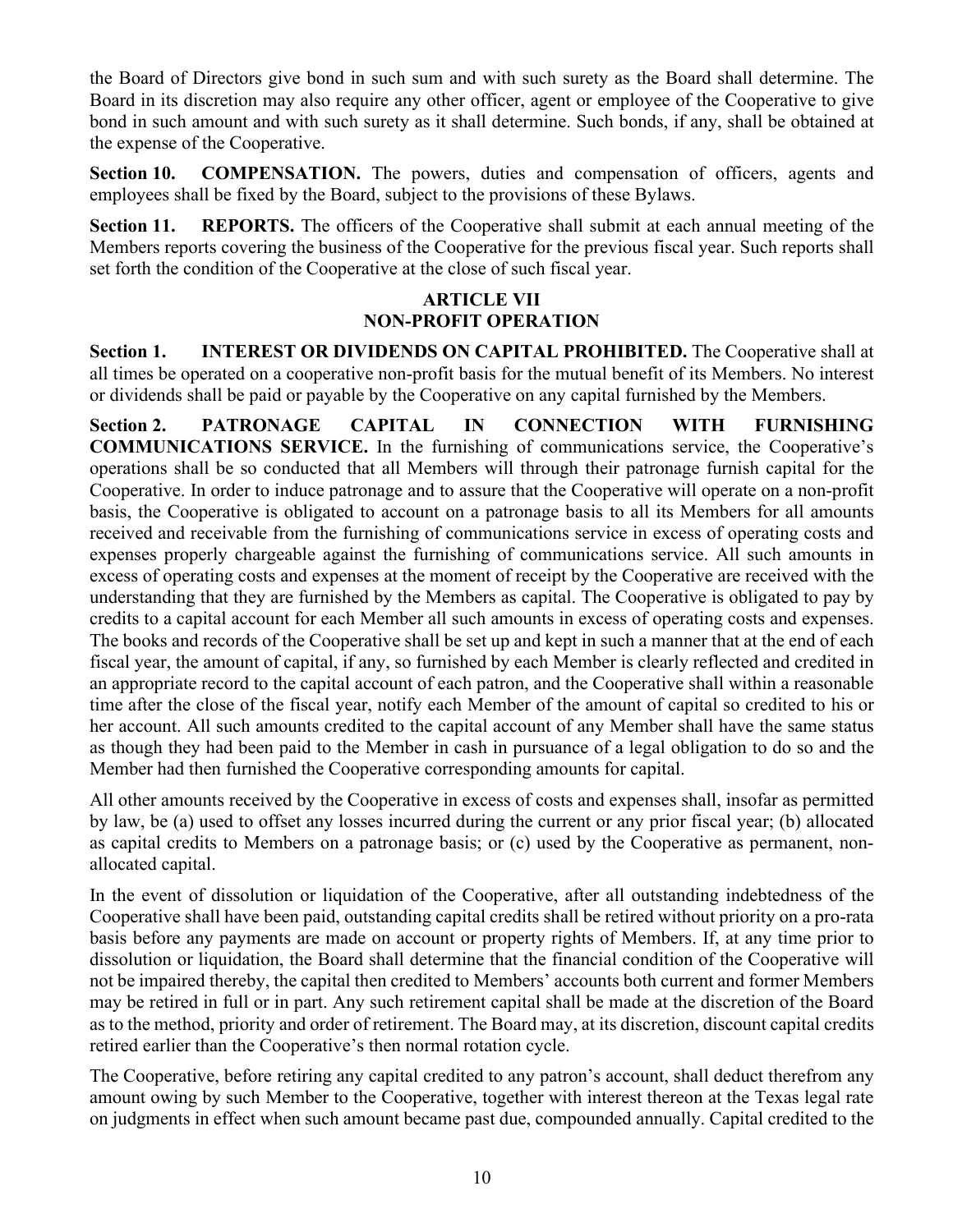account of each Member shall be assignable only on the books of the Cooperative, pursuant to written instruction from the assignor and only to successors-in-interest, or successors-in-occupancy in all or a part of such patron's premises served by the Cooperative unless the Board, acting under policies of general application, shall determine otherwise.

Any attempt to voluntarily or involuntarily assign or transfer the capital credited to the account of a Member is subject to a right of first refusal vested in the Cooperative for a period of sixty (60) days following notice to the Cooperative of a proposed transfer of such capital to the extent the Cooperative meets any compensation terms of the proposed transfer**.**

Notwithstanding any other provisions of these Bylaws, the Board, at its discretion, shall have the power at any time upon the death of any patron, if the legal representatives of his or her estate shall request in writing that the capital credited to any such Member be retired prior to the time such capital would otherwise be retired under the provisions of these Bylaws, to retire capital credited to any such Member upon such terms and conditions as the Board may set.

It shall be the duty of the Member at all times to provide to the Cooperative the Member's current mailing address, and to keep the Cooperative notified of any change thereto. This duty continues whether the service to the Member has been terminated, the Member has moved off the system, or the Member has moved out of the service area of the Cooperative.

The Members of the Cooperative have hereby agreed that at such time as (1) the Board has determined to retire any capital credited to any Member's account, and (2) the Cooperative, after reasonable efforts, is unable to locate such Member to forward payment within two years of the date the capital credits become payable; that Member's capital credit payments may be assigned to be paid into the Cooperative's student scholarship fund. The Cooperative may retain a reserve balance in the scholarship fund to pay any capital credit later claimed by the Member. In addition, the Cooperative shall also allow any Member to designate the Cooperative's scholarship fund as the recipient of any or all of the Member's capital credit payments at any time.

The Members of the Cooperative, dealing with the Cooperative, acknowledge that the terms and provisions of the Articles of Incorporation and Bylaws shall constitute and be a contract between the Cooperative and each patron, and both the Cooperative and the Members are bound by such contract, as fully as though each Member had individually signed a separate instrument containing such terms and provisions. The provisions of this article of the Bylaws shall be called to the attention of each Member of the Cooperative by posting in a conspicuous place in the Cooperative's office.

Exchange carriers, interexchange carriers, information service providers, and all other telecommunications entities are eligible for Membership and patronage allocation only to the extent they utilize the cooperative's basic telecommunications services in the ordinary course of administrative affairs of their business. However, neither such entities nor their customers are eligible for Cooperative Membership or patronage allocation by virtue of any of the following:

- (a) Their purchase of access or related telecommunications services;
- (b) Their purchase of equipment;
- (c) Their joint participation with the Cooperative in the provision of telecommunications services;
- (d) Their payment of access or regulatory-support program fees or assessments;
- (e) Their payment of interconnection fees; or
- (f) Their purchase for resale of any of the Cooperative's services.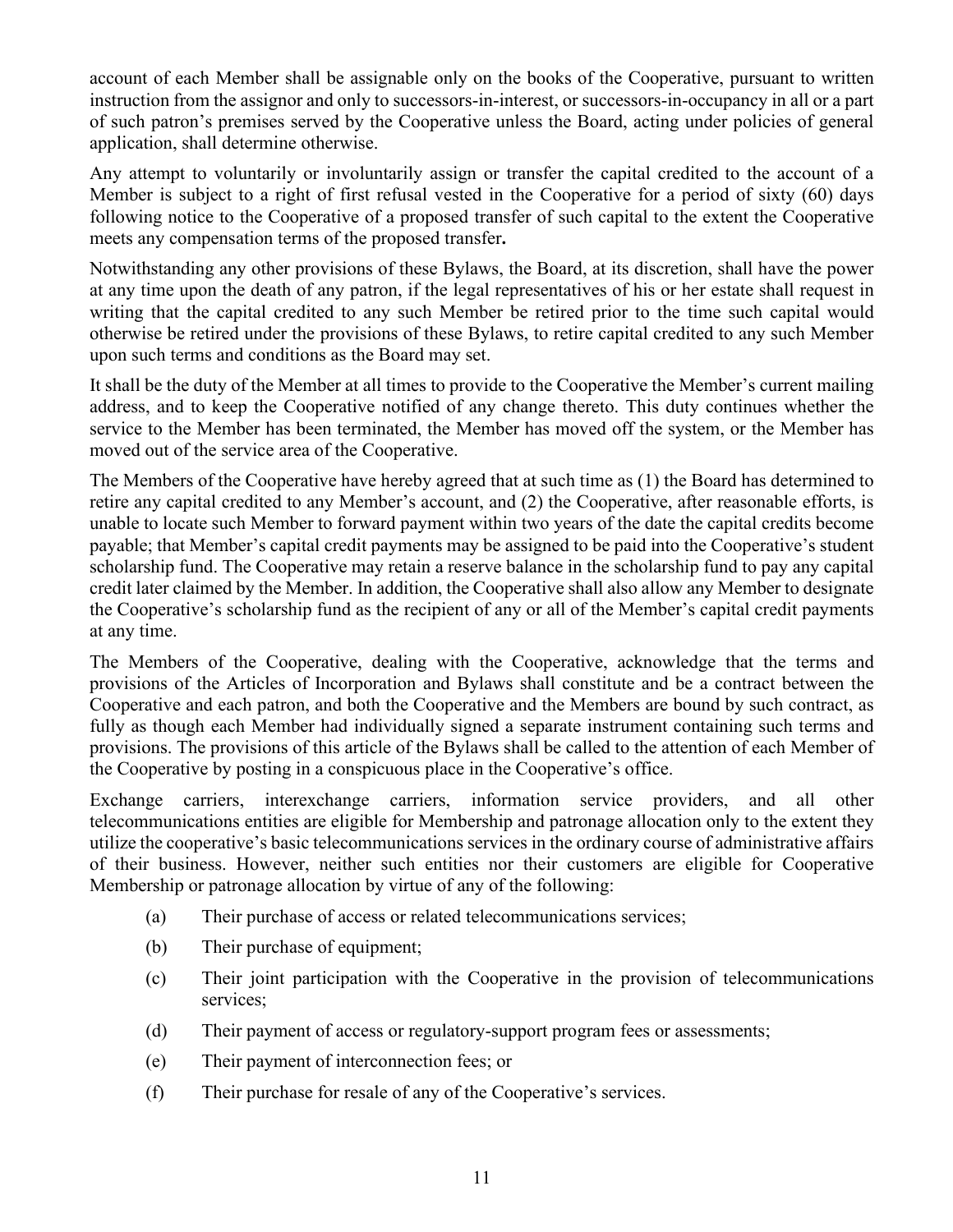#### **ARTICLE VIII DISPOSITION OF PROPERTY AND REORGANIZATIONS**

**Section 1. DISPOSITION OF PROPERTY.** The Cooperative may not sell, mortgage, lease or otherwise dispose of or encumber all or any substantial portion of its property unless such sale, mortgage, lease or other disposition or encumbrance is authorized at a meeting of the Members by the affirmative vote of not less than a two thirds majority of the Members of the Cooperative present at a called meeting of the Members, and unless the notice of such proposed sale, mortgage, lease or other disposition or encumbrance shall have been contained in the notice of the meeting; provided, however, that notwithstanding anything herein contained, the Board, without authorization by the Members thereof, shall have full power and authority to authorize the execution and delivery of a mortgage or mortgages or a deed or deeds of trust upon, or the pledging or encumbering of, any or all of the property, assets, rights, privileges, licenses, franchises and permits of the Cooperative, whether acquired or to be acquired, and wherever situated, as well as the revenues and income therefrom, all upon such terms and conditions as the Board shall determine, to secure any indebtedness of the Cooperative to United States of America or any instrumentality or agency thereof.

**Section 2. REORGANIZATIONS.** The Cooperative may not enter into a plan of merger or reorganization affecting all or substantially all of the Cooperative's assets and operations unless such plan of reorganization is authorized at a meeting of the Members by the affirmative vote of not less than a majority of the Members of the Cooperative present at a called meeting of the Members, and unless the notice of such reorganization shall have been contained in the notice of the meeting. Reorganizations requiring membership approval shall not include the organization and ownership of a subsidiary in which the Cooperative holds a majority or greater ownership interest.

### **ARTICLE IX SEAL**

The Corporate Seal of the Cooperative shall be in the form of a circle and shall have inscribed thereon the name of the Cooperative and the words, "Corporate Seal, State of Texas."

## **ARTICLE X FINANCIAL TRANSACTIONS**

**Section 1. CONTRACTS.** Except as otherwise provided in these Bylaws, the Board may authorize any officer or officers, agent or agents to enter into any contract or execute and deliver any instrument in the name and on behalf of the Cooperative, and such authority may be general or confined to specific instances.

**Section 2. CHECKS, DRAFTS, ETC.** All checks, drafts or other orders for the payment of money, and all notes, bonds or other evidences of indebtedness issued in the name of the Coop shall be signed by such officer or officers, agent or agents, employee or employees of the Cooperative and in such manner as shall be determined by resolution of the Board.

**Section 3. DEPOSITS.** All funds of the Cooperative shall be deposited to the credit of the Cooperative in such bank or banks as the Board, officer or officers, agent or agents, employee or employees of the Cooperative, as determined by resolution of the Board, may select.

**Section 4. FISCAL YEAR.** The fiscal year of the Cooperative shall begin on the first day of January of each year and shall end on the thirty-first day of December of the same year.

#### **ARTICLE XI MISCELLANEOUS**

**Section 1. MEMBERSHIP IN OTHER ORGANIZATIONS.** The Cooperative may become a Member or purchase ownership interests in other profit or non-profit organizations, associations, entities,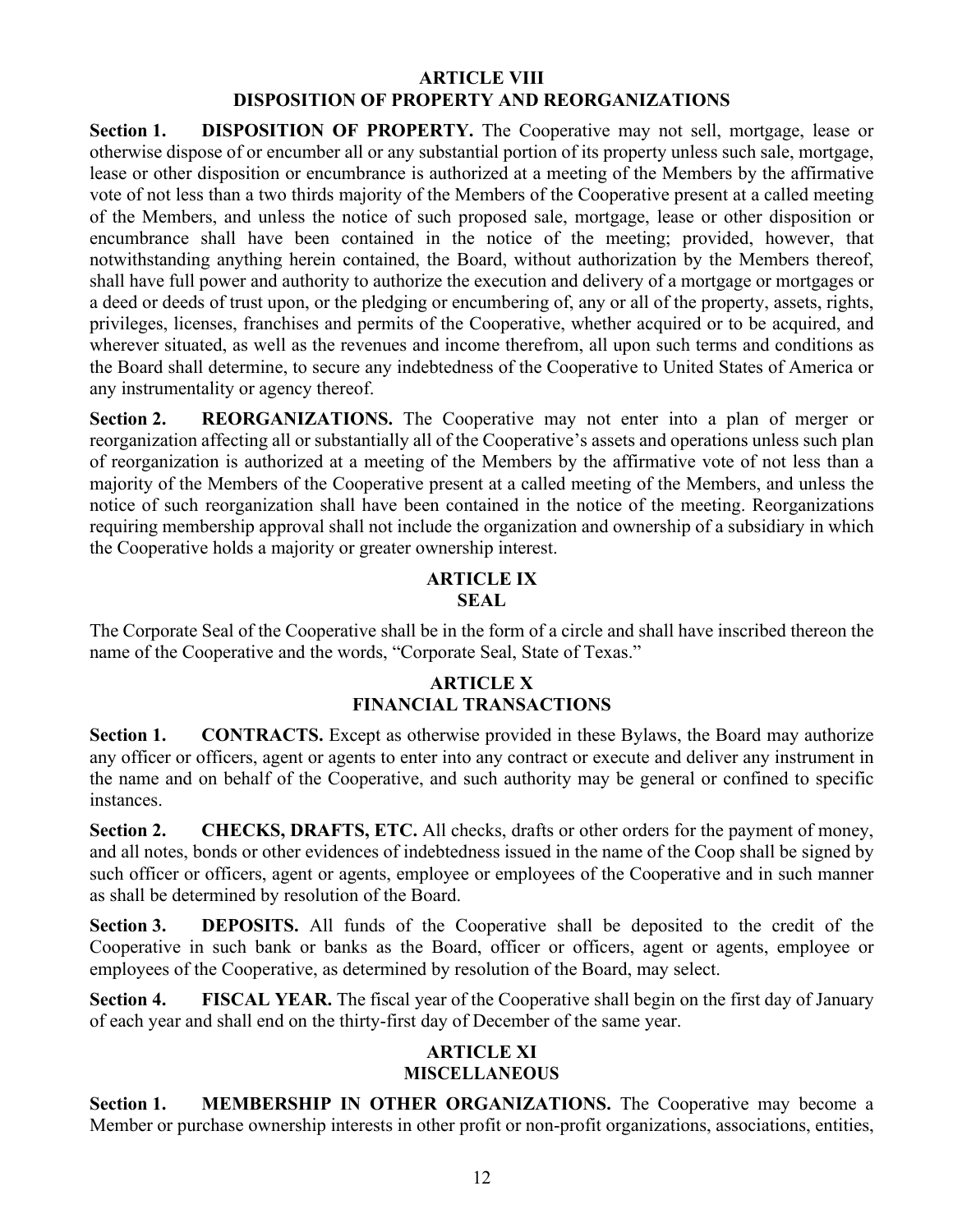partnerships, or joint ventures when the Board finds that the general or long-term interests of its Membership will be served by such investments or participation.

**Section 2. WAIVER OF NOTICE.** Any Member or Director may waive in writing any notice of a meeting required to be given by these Bylaws. The attendance of a Member or Director at any meeting shall constitute a waiver of notice of such meeting by such Member or Director, except in case a Member or Director shall attend a meeting for the express purpose of objecting to the transaction of any business on the grounds that the meeting has not been lawfully called or convened.

**Section 3. RULES AND REGULATIONS.** The Board shall have power to make and adopt such rules and regulations, not inconsistent with law, the Articles of Incorporation or these Bylaws, as it may deem advisable for the management of the business and affairs of the Cooperative.

**Section 4. ACCOUNTING SYSTEM AND REPORTS.** The Board shall cause to be established and maintained a complete accounting system subject to applicable laws and rules and regulations of any regulatory bodies with authority over the Cooperative. The Board shall also, after the close of each fiscal year, cause to be made a full and complete audit of the accounts and books of the Cooperative as of the end of such fiscal year on a consolidated basis. Such audit reports shall be available for inspection on request to a Member subject to the requirement of a non-disclosure agreement to be executed by such requesting Member. A summary of the Cooperative's financial statements shall be presented at each annual Membership meeting.

## **ARTICLE XII**

# **INDEMNIFICATION OF OFFICERS, DIRECTORS, EMPLOYEES, AND AGENTS.**

**Section 1. DEFINITIONS**. As utilized in this Article, the following terms shall have the meanings indicated:

- (a) "**Code**" means the Internal Revenue Code of 1986 as amended.
- (b) "**Cooperative**" includes any domestic or foreign predecessor entity of the Cooperative in a merger, consolidation or other transaction in which the liabilities of the predecessor are transferred to the Cooperative by operation of law and in any other transaction in which the Cooperative assumes the liabilities of the predecessor but does not specifically exclude liabilities that are the subject matter of this Article.
- (c) "**Director**" means any person who is or was a Director of the Cooperative and any person who, while a Director of the Cooperative, is or was serving at the request of the Cooperative as a Director, officer, partner, manager, venture, proprietor, trustee, employee, agent or similar functionary of another foreign or domestic corporation, partnership, limited liability company, joint venture, sole proprietorship, trust, employee benefit plan or other enterprise.
- (d) "**Expenses**" include court costs and attorneys' fees.
- (e) "**Official Capacity**" means (i) when used with respect to a Director, the office of Director in the Cooperative, and (ii) when used with respect to a person other than a Director, the elective or appointive office in the Cooperative held by the officer, or the employment or agency relationship undertaken by the employee or agent on behalf of the Cooperative; however, "official capacity" as defined in both (i) and (ii) above does not include service for any other foreign or domestic corporation or any partnership, limited liability company, joint venture, sole proprietorship, trust, employee benefit plan or other enterprise.
- (f) "**Proceeding**" means any threatened, pending or completed action, suit or proceeding, whether civil, criminal, administrative, arbitrative or investigative, any appeal in such an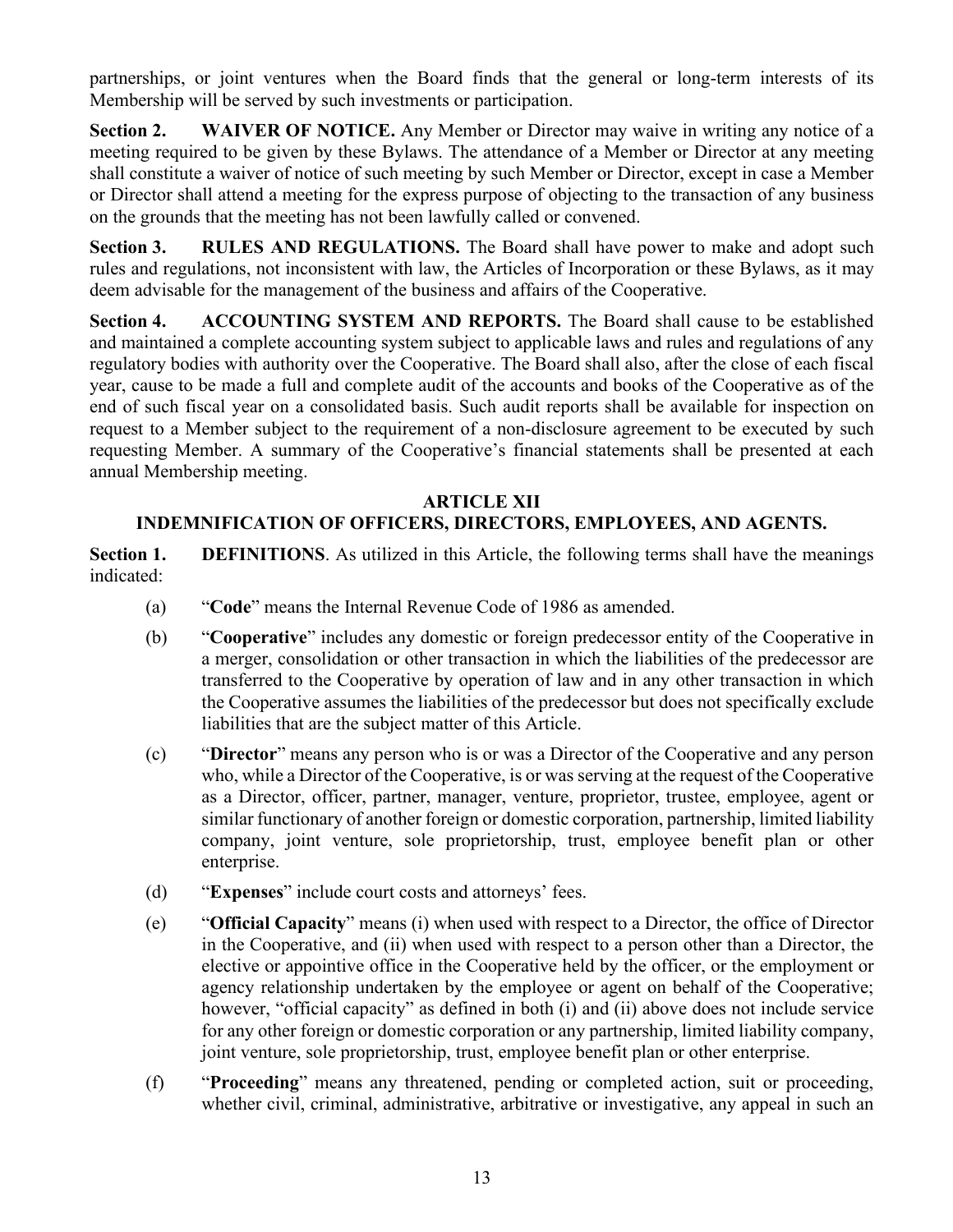action, suit or proceeding and any inquiry or investigation that could lead to such an action, suit or proceeding.

**Section 2. INDEMNIFICATION.** Except as otherwise provided for in these Bylaws, each Director, officer or other person seeking indemnification hereunder shall be indemnified by the Cooperative to the fullest extent authorized by the Texas Business Organizations Code, (but, in the case of any amendment, only to the extent that amendment permits the Cooperative to provide broader indemnification rights than said law permitted the Cooperative to provide prior to such amendment) against judgments, penalties (including excise and similar taxes), fines, settlements and reasonable expenses (including, without limitation, attorneys' fees) actually incurred by such person in connection with a Proceeding, but if the Proceeding was brought by or on behalf of the Cooperative, the indemnification is limited to reasonable expenses actually incurred or suffered by such person in connection therewith, and indemnification under these Bylaws shall continue as to a person who has ceased to serve in the capacity that initially entitled such person to indemnity hereunder.

**Section 3. INDEMNIFICATION STANDARD.** The Cooperative shall indemnify a person who was, is or is threatened to be made a named defendant or respondent in a Proceeding because the person is or was a Director only if it is determined that the person: (a) conducted himself or herself in good faith; (b) reasonably believed (i) in the case of conduct in his or her official capacity as a Director of the Cooperative, that his or her conduct was in the Cooperative's best interests, and (ii) in all other cases, that his or her conduct was at least not opposed to the Cooperative's best interests; and (c) in the case of any criminal Proceeding, had no reasonable cause to believe that his or her conduct was unlawful.

**Section 4. INDEMNIFICATION EXCLUSIONS.** Except as may otherwise be permitted below, a Director shall not be indemnified by the Cooperative for obligations resulting from a Proceeding (a) in which the Director is found liable on the basis that personal benefit was improperly received by him or her, whether or not the benefit resulted from an action taken in the person's official capacity, or (b) in which the person is found liable to the Cooperative. The termination of a Proceeding by judgment, order, settlement or conviction or on a plea of nolo contendere or its equivalent is not of itself determinative that the person did not meet the requirements set forth in Section 3. A person shall be deemed to have been found liable in respect of any claim, issue or matter only after the person shall have been so adjudged by a court of competent jurisdiction after exhaustion of all appeals therefrom.

## **Section 5. INDEMNIFICATION LIMITS.**

- (a) Subject to Section 5, a person shall be indemnified by the Cooperative against judgments, penalties (including excise and similar taxes), fines, settlements and reasonable expenses actually incurred by the person in connection with the Proceeding.
- (b) If the person to be indemnified with respect to a Proceeding is found liable to the Cooperative or is found liable on the basis that personal benefit was improperly received by the person, the indemnification (i) is limited to reasonable expenses actually incurred by the person in connection with the Proceeding, and (ii) shall not be made in respect of any Proceeding in which the person shall have been found liable for willful or intentional misconduct in the performance of his or her duty to the Cooperative.

**Section 6. DETERMINATION**. A determination of indemnification under Section 3 must be made (a) by a majority vote of a quorum of the Board consisting of Directors who at the time of the vote are not named defendants or respondents in the Proceeding; (b) if such a quorum cannot be obtained, but a majority vote of a committee of the Board, designated to act in the matter by a majority vote of all Directors, consisting solely of two or more Directors who at the time of the vote are not named defendants or respondents in the Proceeding; or (c) by special legal counsel selected by the Board or a committee of the Board by vote as set forth in clause (a) or (b) of this section, or, if such a quorum cannot be obtained and such a committee cannot be established, by a majority vote of all Directors.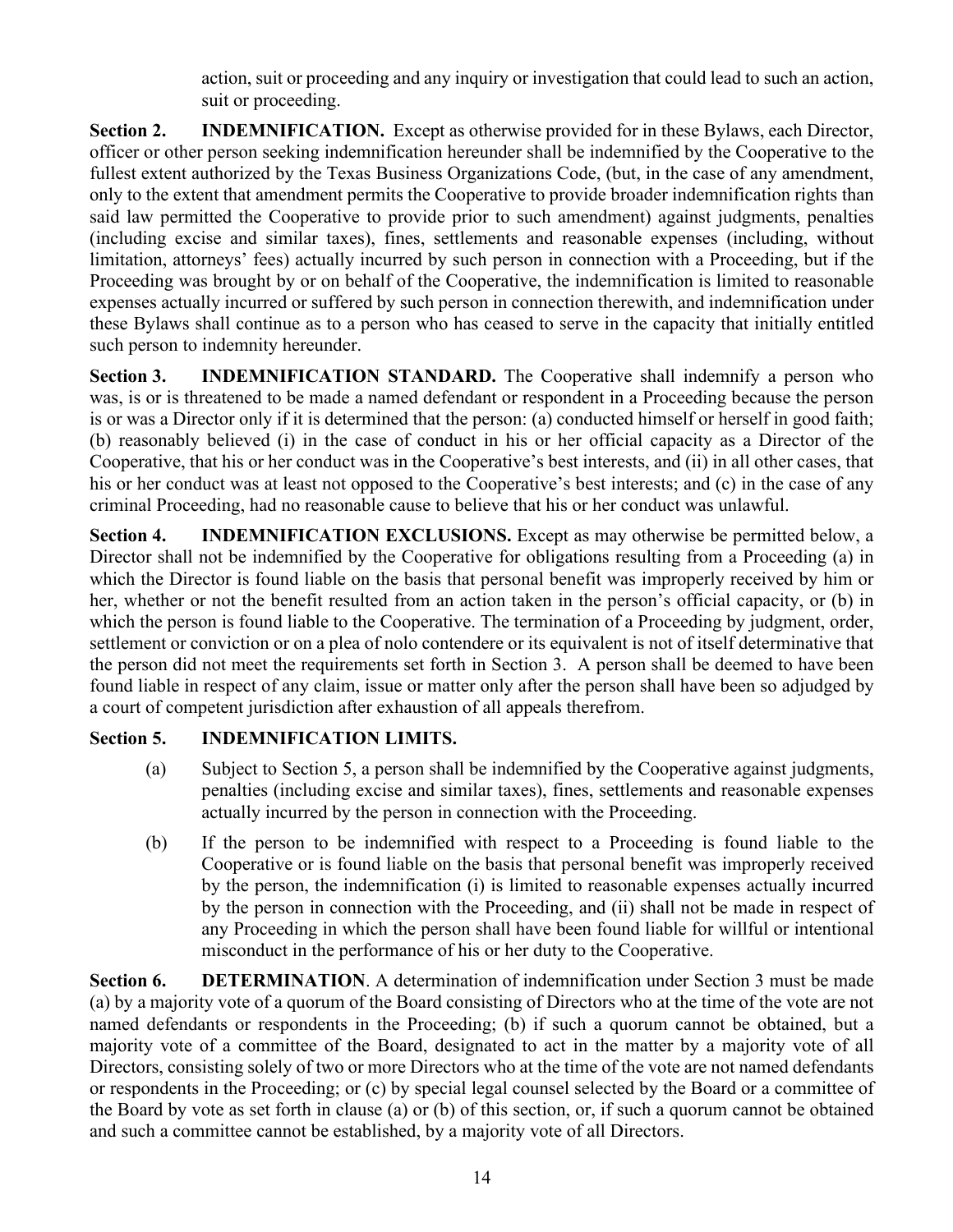**Section 7. AUTHORIZATION**. Authorization of indemnification and determination as to reasonableness of expenses must be made in the same manner as the determination that indemnification is permissible, except that if the determination that indemnification is permissible is made by special legal counsel, authorization of indemnification and determination as to reasonableness of expenses must be made in the manner specified above for the selection of special legal counsel.

**Section 8. EXPENSES**. The Cooperative shall indemnify a Director against reasonable expenses incurred by such Director in connection with a Proceeding in which he or she is a named defendant or respondent because he or she is or was a Director if the Director has been wholly successful, on the merits or otherwise, in the defense of the Proceeding.

**Section 9. ADVANCES OF EXPENSES**. The Cooperative may indemnify and advance expenses to persons who are not or were not officers, employees or agents of the cooperative but who are or were serving at the request of the Cooperative as a Director, officer, partner, manager, venture, proprietor, trustee, employee, agent or similar functionary of another foreign or domestic corporation, partnership, limited liability company, joint venture, sole proprietorship, trust, employee benefit plan or other enterprise to the same extent and in the same manner that it may indemnify and advance expenses to Directors under this Article. The Cooperative may indemnify and advance expenses to an officer, employee, agent or person who is not a Director to such further extent, consistent with law, as may be provided by the Cooperative's organization documents, other provisions in these Bylaws, general or specific action of the Board or contract or as permitted or required by common law.

# **Section 10. INSURANCE**.

- (a) The Cooperative may purchase and maintain insurance on behalf of any person who is or was a Director, officer, employee or agent of the Cooperative or who is or was serving at the request of the Cooperative as a Director, officer, partner, manager, venture, proprietor, trustee, employee, agent or similar functionary of another foreign or domestic corporation, partnership, limited liability company, joint venture, sole proprietorship, trust, employee benefit plan or other enterprise, against any liability asserted against him or her and incurred by him or her in such a capacity or arising out of his or her status as such a person, whether or not the Cooperative would have the power to indemnify the person against that liability under other provisions of this Article.
	- (i) In addition to the authority to purchase insurance described herein, the Cooperative may purchase, maintain or enter into other arrangements on behalf of any person who is or was a Director, officer or trustee of the Cooperative against any liability asserted against him or her and incurred by him or her in such a capacity or arising out of his or her status as such a person, whether or not the Cooperative would have the power to indemnify the person against that liability under other provisions of this Article.
	- (ii) Without limiting the power of the Cooperative to procure or maintain any kind of other arrangement, the Cooperative may, for the benefit of persons described in Section 3: (A) create a trust fund; (B) establish any form of self-insurance; (C) secure its indemnity obligations by grant of a security interest or other lien on the assets of the Cooperative; or (D) establish a letter of credit, guaranty or surety arrangement.
- (b) The insurance may be procured, maintained or established with any insurer, or another arrangement may be procured, maintained or established with any insurer, or another arrangement may be procured, maintained or established within the Cooperative or with any insurer or other person deemed appropriate by the Board, regardless of whether all or part of the stock or other securities of the insurer or other person are owned in whole or part by the Cooperative. In the absence of fraud, the judgment of the Board as to the terms